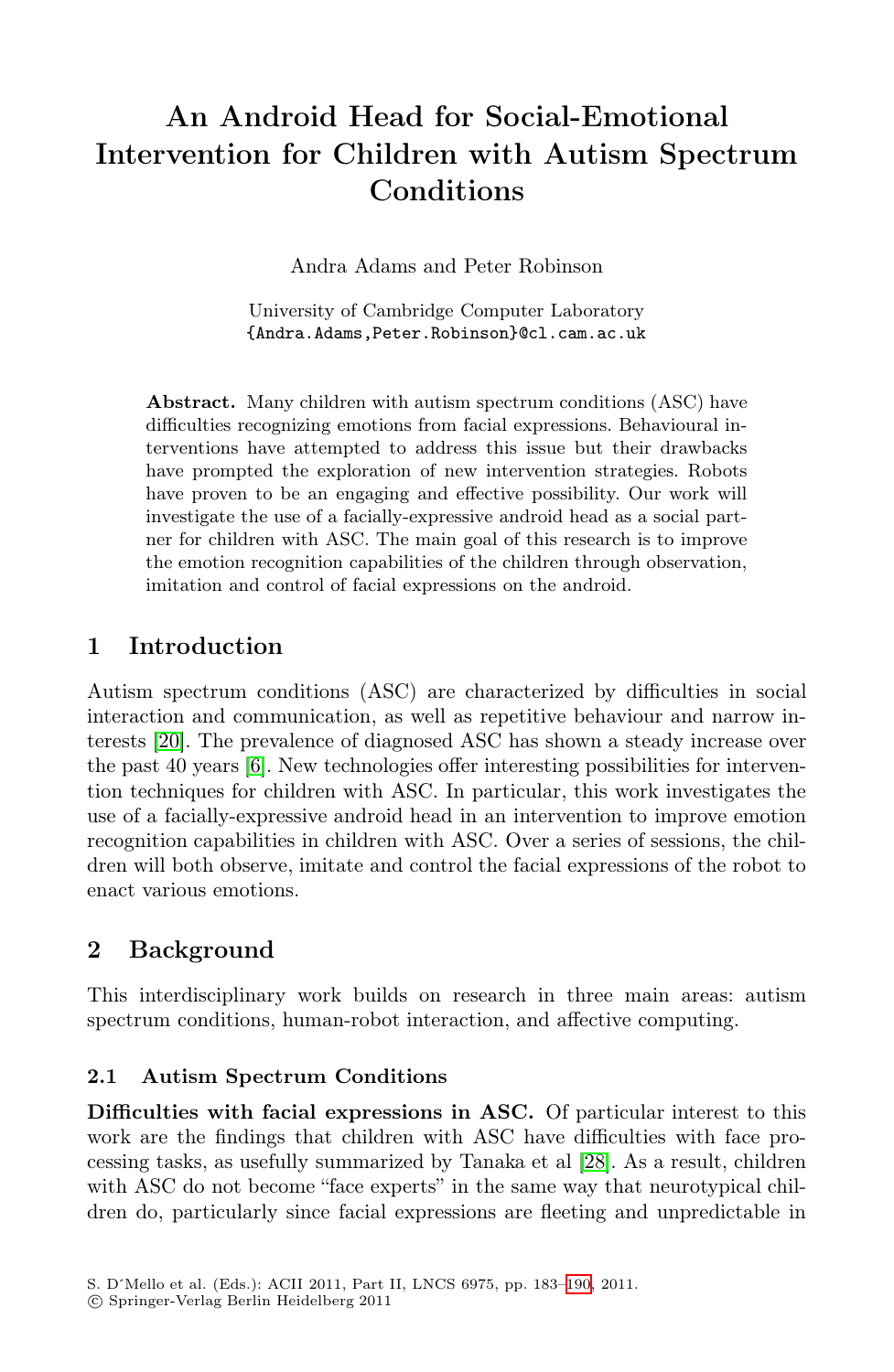#### 184 A. Adams and P. Robinson

real-time social scenarios. We attempt to address this issue by providing children with ASC an oppo[rtu](#page-7-1)[nity](#page-6-0) to practise facial expression recognition in a more predictable setting than typical social environments.

The value of imitation as an intervention strategy. Even in individuals without ASC, imitation plays an important role in cognitive development [19]. Infants mimic their parents and others as a means of developing their social and communication skills. Not surprisingly, intervention techniques that employ reflection, imitation and synchronicity have been successful in improving the social behaviour of children with ASC [17,11].

Our research will use imitation in two ways. Firstly, the child is asked to imitate the facial expressions of a particular emotion that it has observed on the robot's face. This encourages the development of the child's own imitation capabilities. Secondly, as th[e c](#page-6-1)hild attempts to mimic what he/she has previously seen on the robot, the robot itself will be mimicking the facial expressions of the child. This serves both to show the child what his/her facial expressions look like and to encourage further social interaction.

Emotion recognition intervention strategies for children with ASC. Emotion recognition plays a crucial role in effective social interaction. Our ability to [at](#page-6-2)tribute emotions to others from their outward appearance (facial, gestural, vocal) is often referred to as "mind-reading" [3], an ability which allows us to discern the mental states of others to better predict their beliefs, values, emotions and intentions. In particular, research has suggested that facial expressions are likely the most important source of affective information in humans [2].

Behavioural interventions targeting emotion recognition are common. These interventions typically consist of a few hours of training every week over a period of sev[era](#page-6-3)l months, and usually employ a teacher, thera[pist](#page-6-4) or parent that is [fa](#page-7-2)[mil](#page-7-3)iar to the child [8]. But behavioural interventions are socially exhausting and often focus only on basic emotions since time constraints prevent further exploration [16]. New computer-based technologies can help to solve both of these issues without compromising the interactivity of a therapy session. Furthermore, computer-based technologies are often inherently motivating to children with ASC [4] and allow them to work at their own pace with as much or as little repetition as desired. Examples include the interactive emotional taxonomy of the Mind Reading DVD [5], the social scenarios of The Transporters series [12] and many others [27,15].

One of the important goals of any emotion recognition intervention is to ensure that the recognition of facial expressions and emotions is generalizable to unfamiliar scenarios. In this respect, there is an important difference between explicitly-taught and implicitly-taught interventions. Explicitly-taught interventions, like the Mind Reading DVD, are devoid of social context and confine the recognition of emotions to simplified scenarios. Implicitly-taught interventions, like The Transporters series, situate emotions in a relevant social context and are therefore more likely to generalize to real-world social scenarios.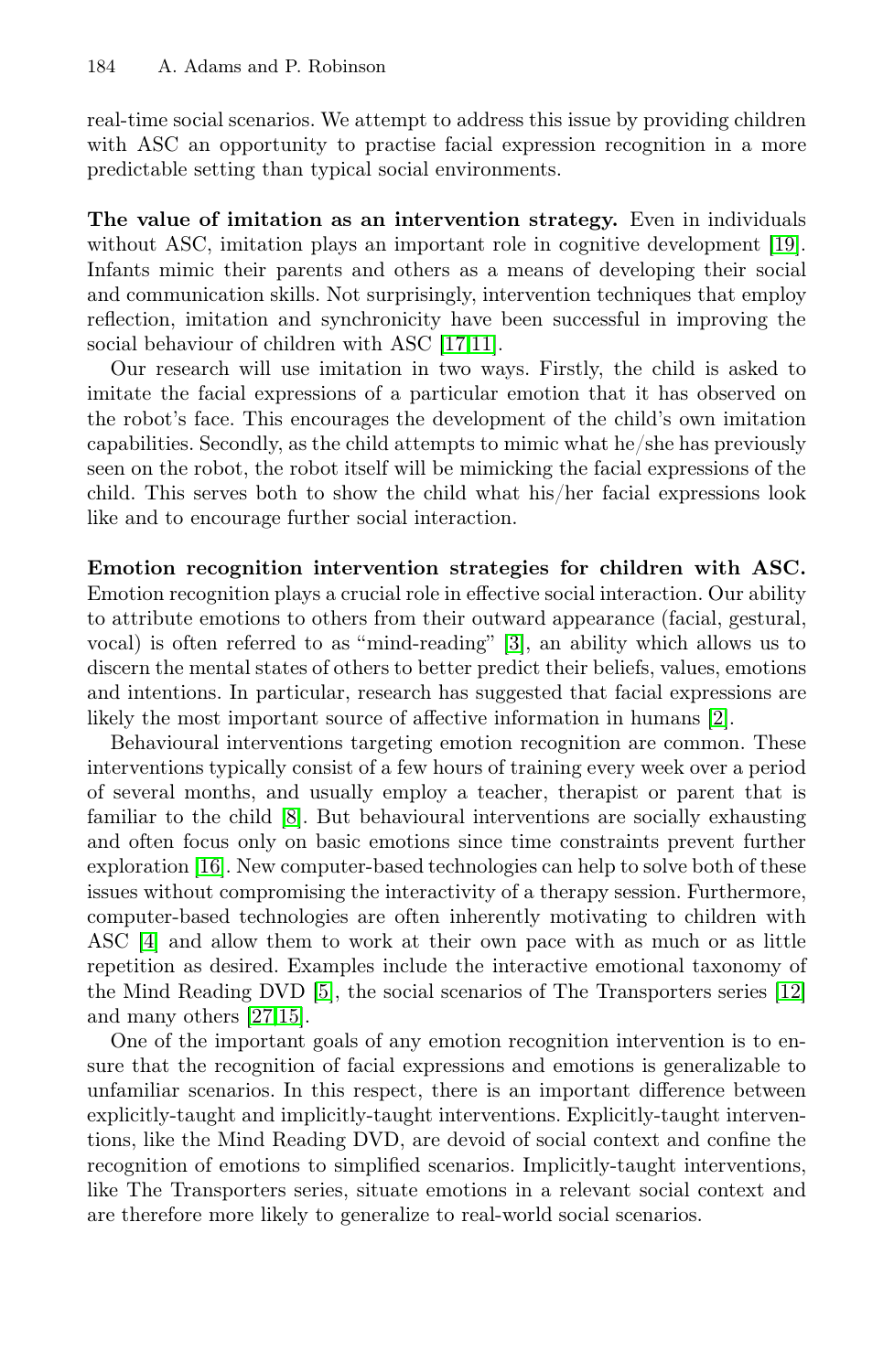### 2.2 Human-Robot Interaction

Robots for children with ASC. Human-robot interaction is a promising area for autism therapy. Robots are simplified, more predictable versions of human beings and research suggests that for many children with ASC, robots are more appealing and engaging than their human counterparts [26].

It is the fine balance between predictability and autonomy that makes robots promising social partners for children with ASC. Inanimate toys lack the ability to prompt children with ASC to break out of their repetitive behaviours and engage socially. On the opposite end of the spectrum, human peers behave far too unpredictably for a child with ASC, inducing stress and anxiety during social interaction. The controllable autonomy of robots offers the best of both worlds. Slowly increasing the autonomy of the robot [ch](#page-6-5)allenges the child with ASC to engage in a variety of social interaction scenarios without pushing the child too far out of his/her comfort zone.

Robots vs software avatars. The fact that robots [ha](#page-7-4)[ve](#page-6-6) a physical representation yet still have the controllable autonomy of software avatars make them ideal as learning tools for children with ASC. The physical representation of the robot provides engagement in physical space that cannot be achieved easily by a software avatar (e.g. physical proximity, touch, view[ing](#page-6-6) angle) [9].

Androids vs simplistic robots. Simplistic robots, such as robot trucks and rolling spheres, have been successfully used in social interaction scenarios with children with ASC including basic motor imitation and "tag" -like games [18,10]. These simple robots often take the form of common toys to increase familiarity and mitigate adv[erse](#page-7-5) reactions from the children. The simple animism that is added to these formerly inanimate objects has been used to help with turntaking, eye gaze, self-initiated behaviour, imitation and shared attention [10].

However, robots with simplistic forms do not have the features required to teach more complex social interactions. For example, teaching emotion recognition from facial expression[s re](#page-7-6)quires the robot to have basic facial features. These facial features can either be highly realistic or abstracted and cartoonlike. Research has suggested that children with ASC tend to be more comfortable with non-humanoid feature-less robots [23], which encourages the use of simple cartoon-like facial features. Yet the difficulty with generalization experienced by children with ASC suggests to us that more realistic human-like facial features will result in greater transferability of recognition rates to real human faces.

The FACE project at the University of Pisa is currently the only autism therapy project using a realistic android head [21]. Its aim is to improve the social and emotive capabilities of children with autism by using the android as an interface between the therapist and the child with ASC. To date, FACE is able to express and recognize Ekman's six basic emotions at various levels of intensity, and is controlled by both the therapist and the child via a traditional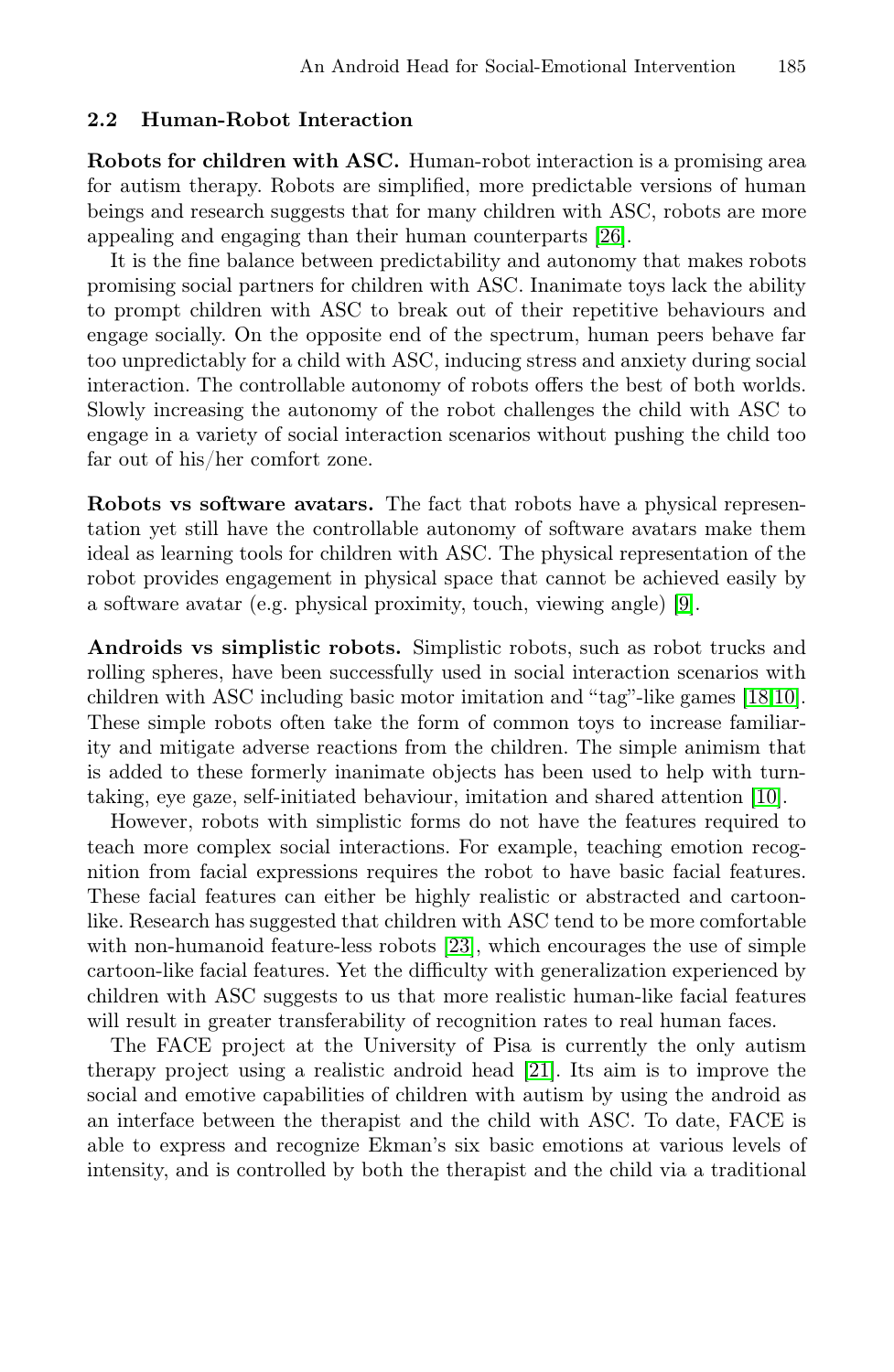#### 186 A. Adams and P. Robinson



Fig. 1. Various facial expressions displayed on our android head from Hanson Robotics

screen-keyboard-mouse interface. Preliminary studies suggest that children with ASC are interested in interacting socially with the android, including spontaneous imitation of its head and facial movements. This successful social interaction with FACE suggests that realistic androids have an important role to play in autism intervention techniques. Our realistic andr[oid](#page-6-7) is shown in Figure 1.

### 2.3 Affecti[ve](#page-7-7) Computing

Selecting a corpus of emotionally-expressive data. There are many factors to consider when selecting [a co](#page-7-8)rpus of emotionally-expressive facial data. Naturalistic data is preferred to acted data since the timings and motions differ between the two and hence naturalistic data is more representative of the real-world [30]. However naturalistic data is extremely difficult to collect and label [1]. Corpora that include complex emotions are more desirable than those that contain only Ekman's six basic emotions [24]. Furthermore, moving images are preferred to still images since humans are best able to recognize emotions through facial [mo](#page-6-8)vement [7]. Lastly, facial appearance (age, sex, ethnicity) has been shown to shape the perception of emotional expressions [14], and therefore databases that feature multiple subjects are preferred to single-subject databases.

For our proposed work, the videos from the Mind Reading DVD have been selected as a reasonable corpus of emotional expression. The Mind Reading collection consists of more than 2400 videos depicting 412 different emotions with at [leas](#page-7-9)t six different actors portraying each emotion. The 412 emotions are presented in a hierarchical taxonomy and have b[een](#page-4-0) validated by a panel of independent judges [13]. Although the emotional expressions in these videos are acted and not naturalistic, the wide variety of emotions and the use of multiple actors make this corpus an attractive choice.

Creating realistic expressions on the robot. It is essential that the robot accurately mimics the facial expressions in the Mind Reading videos. We use the FaceTracker software [25] to locate 66 feature points on the face which are then converted into motor movements for the robot, as shown in Figure 2.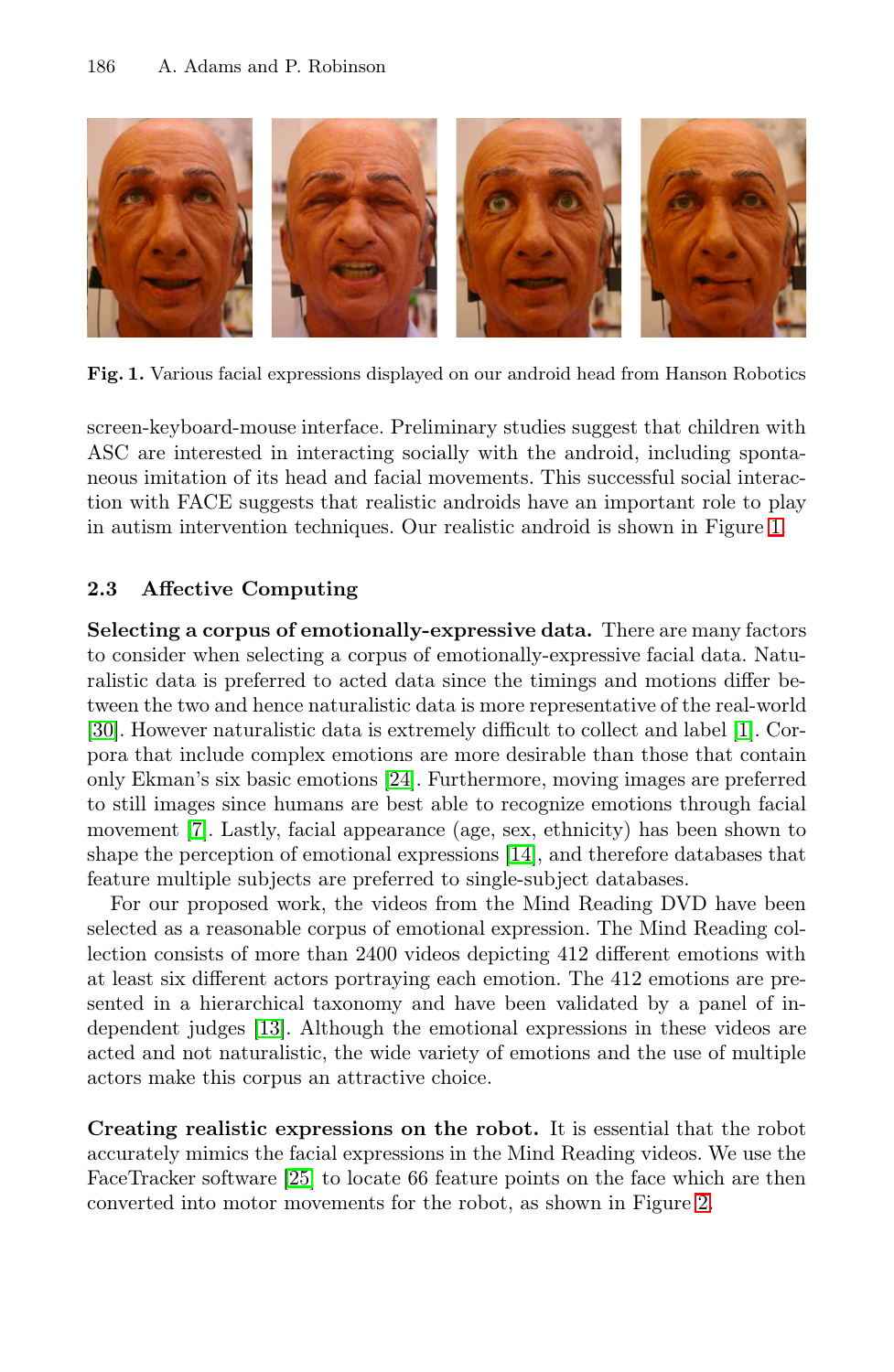<span id="page-4-0"></span>

Fig. 2. Video images (left) are analyzed to track facial feature points (centre) which are converted to motor movements on the robot (right)

# 3 Methodology

We designed an intervention to assess the effect of an android head on the emotion recognition capabilities of children with ASC. Intended to span several months, the intervention begins with an initial familiarization period where the child is introduced to the robot in a comfortable, non-threatening manner. A therapist, teacher or parent is present to demonstrate the capabilities of the robot. Next, the child begins the two phases of the intervention: playback and imitation of the Mind Reading videos, and social interaction during a card game.

### 3.1 Playback and Imitation of the Mind Reading Videos

The first phase of the intervention is intended to expose the child to a wide variety of emotional facial expressions. An emotion is selected from the 412 emotions from the Mind Reading DVD and one of the six videos for that emotion is "acted out" by the robot while the child observes. The child is then asked to recreate th[e fa](#page-7-10)cial expressions of that emotion on the robot. To control the motion of the robot, the child's own facial actions are used. A video camera pointed at the child's face captures his/her facial expressions and this information is in turn fed back into the robot to control its facial movements.

This type of control is useful in three major ways. Firstly, it transforms the child from passive to active learner by engaging the child in an interactive exchange with the robot. Secondly, it encourages the child to look at all parts of the robot's face rather than only the mouth region, as many children with ASC are prone to do [22]. Thirdly and most importantly, in order to control the robot, the child must first learn to imitate the facial expressions of the robot on his/her own face. As previously discussed, this use of imitation has great value in improving social interaction for children with ASC.

The child's imitation is captured and evaluated based on accuracy (correctness of facial actions) and timeliness (ordering and timing between facial actions).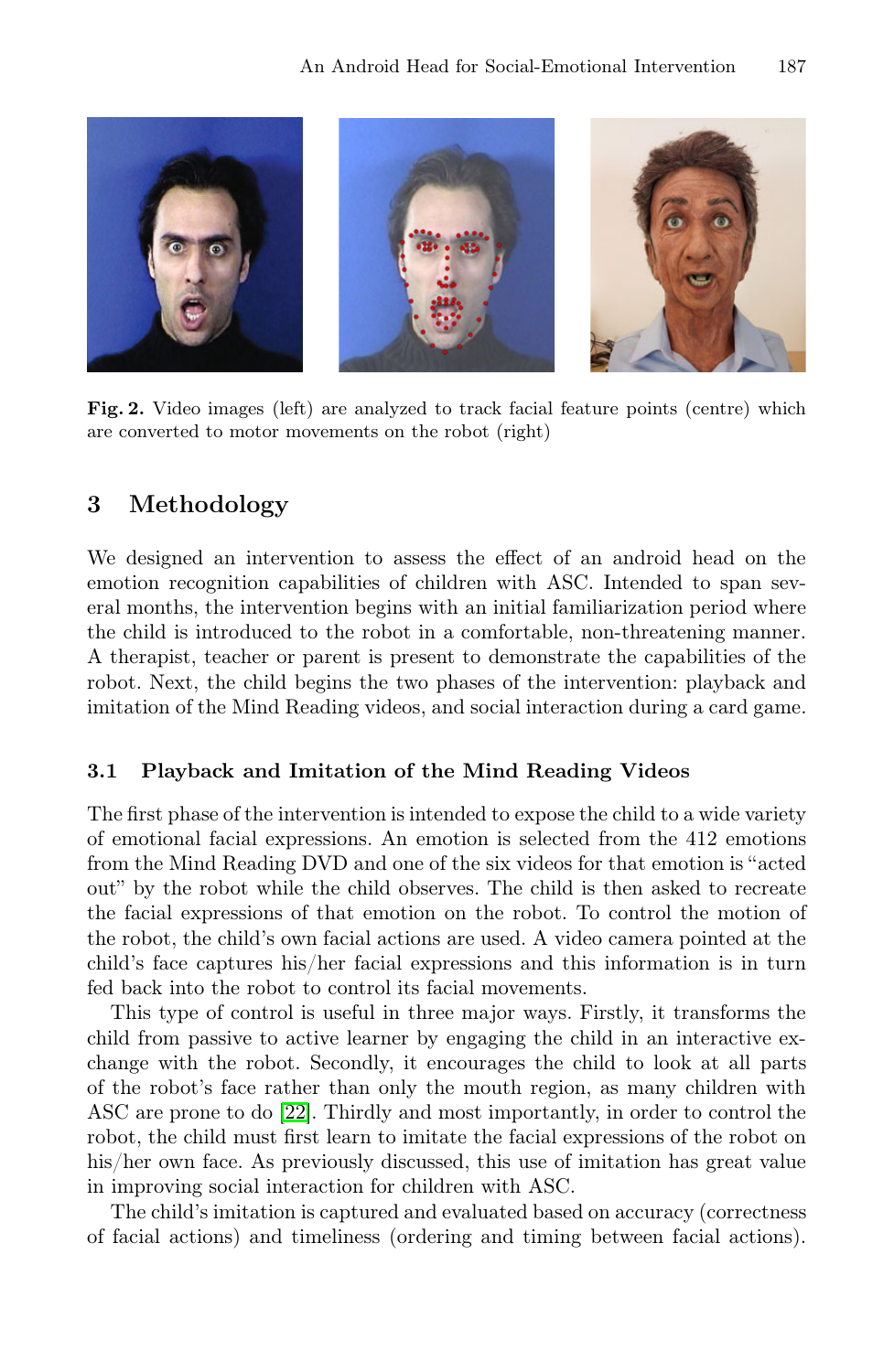#### 188 A. Adams and P. Robinson

Feedback is given to the child both from the teacher/parent/therapist and from the algorithmic assessment of the captured video.

### 3.2 Social Interaction during a Card Game

Given the relative success of The Transporters series over the Mind Reading DVD [4], it is evident that situating facial expressions within a social context is an important factor for emotion recognition. Therefore in the second phase of the intervention, the child will play a card game such as "War" with the robot and the social context of the game will dictate the robot's facial responses. Frustration, confusion, happiness, thinking, interest, sadness and many other emotions will be elicited by the card game and the robot will respond with appropriate facial expressions. The teacher/parent/therapist can interrupt the game at any point to encourage the child to consider the current mental state of the robot.

### 3.3 Evaluation of Intervention

The intervention will be evaluated through performance tasks completed by the children before and after the intervention with the robot. The children will be asked to label the emotions observed in videos from three sources:

- Mind Reading DVD: vide[os](#page-6-4) [o](#page-6-4)f acted emotions (some previously seen in the intervention and some unfamiliar), each portrayed by either a human actor or the robot
- Recordings from the card game: videos of the game, each showing either a child or the robot with surrounding social context
- The Transporters series: video clips of novel social situations with unfamiliar characters

As with the evaluation of The Transporters series [12], each video will be accompanied by three possible labels: the correct emotion, an emotion of opposite valence, and an emotion of the same valence. Our selection of performance tasks allows us to evaluate the children's emotion recognition skills as well as their ability to generalize these skills to unfamiliar situations.

Furthermore, five groups of children will participate in the study to control for other factors and to compare against similar intervention strategies: an ASC robot intervention group, an ASC software avatar intervention group, an ASC Mind Reading intervention group, an ASC control group and a neurotypical control group. The ASC robot intervention group will participate in the intervention as described above, the ASC cartoon avatar intervention group will participate in the intervention described above but a software avatar will substitute for the robot, the ASC Mind Reading intervention group will use the Mind Reading DVD, and the two control groups will not participate in any intervention.

# 4 Conclusion

Our work will investigate the use of a facially-expressive android head in improving emotion recognition capabilities in children with ASC. We have designed an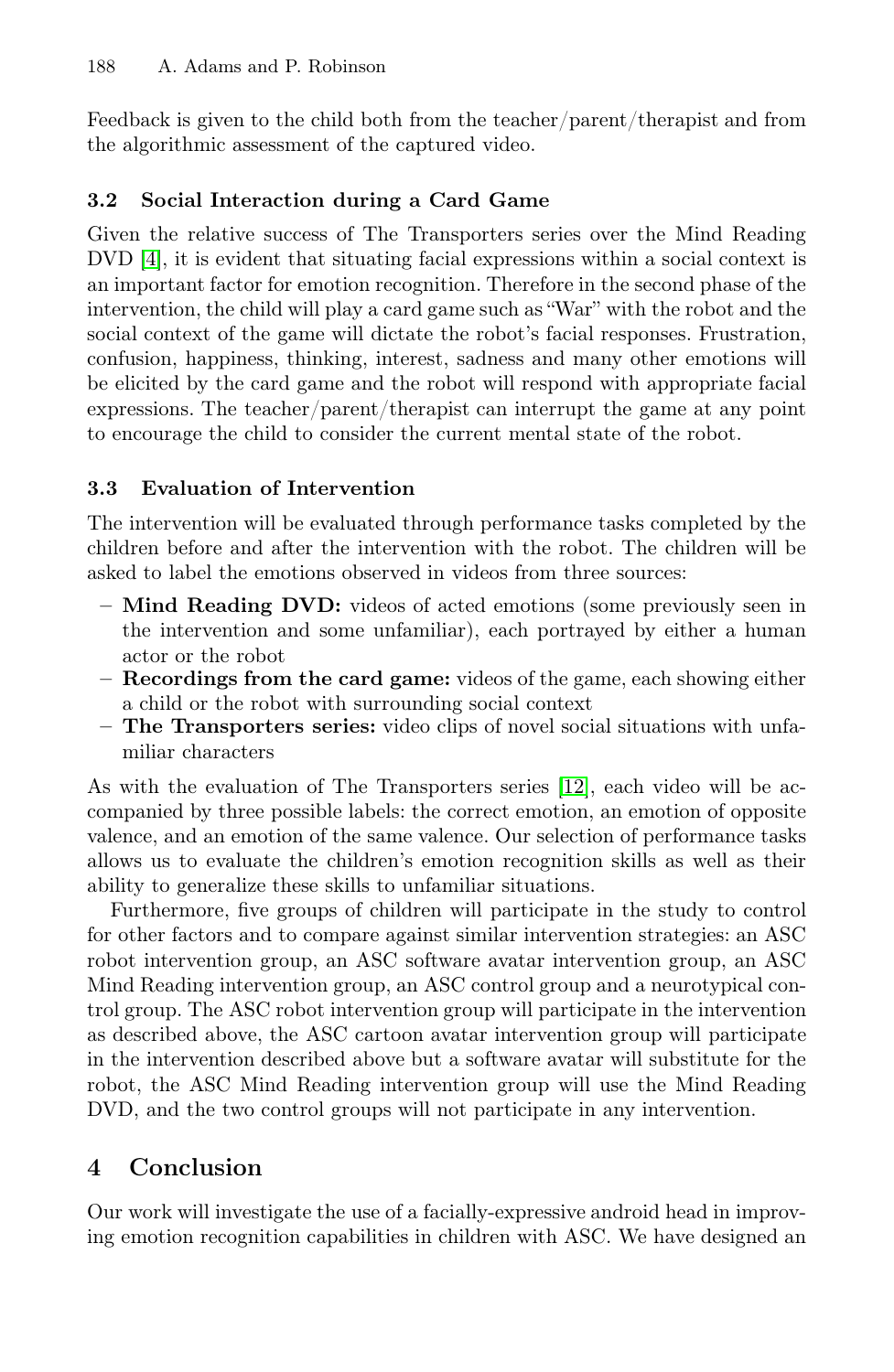intervention in which children are encouraged to observe, interact with and imitate the android, giving them valuable practice in attributing emotions to facial expressions. We have proposed detailed performance tasks for evaluating the success of this intervention [te](#page-4-0)chnique, particularly concerning generalization of emotion recognition skills to real-world social situations.

The proposed work with the robot could be extended to other possible interventions, including addressing non-verbal social cues such as gaze-direction and turn-taking, or providing practice with social context via emotion elicitation activities.

<span id="page-6-7"></span><span id="page-6-1"></span>Acknowledgements. This work is generously supported by the Gates Cambridge Trust. The sample video frame in Figure 2 uses the MMI-Facial Expression Database [29].

## <span id="page-6-3"></span>References

- 1. Afzal, S., Robinson, P.: Natural affect data collection & annotation in a learning context. In: ACII 2009, pp. 1–7. IEEE, Los Alamitos (2009)
- 2. Ambady, N., Rosenthal, R.: Thin slices of expressive behavior as predictors of interpersonal consequences: A meta-analysis. Psychological Bulletin 111(2) (1992)
- 3. Baron-Cohen, S.: Mindblindness: an essay on autism and theory of mind. MIT Press, Cambridge (2001)
- 4. Baron-Cohen, S., Golan, O., Ashwin, E.: Can emotion recognition be taught to children with autism spectrum conditions? Philosophical Transactions of the Royal Society B: Biological Sciences 364(1535), 3567 (2009)
- <span id="page-6-2"></span>5. Baron-Cohen, S., Golan, O., Wheelwright, S., Hill, J.J.: Mind reading: the interactive guide to emotions (2004)
- <span id="page-6-5"></span>6. Baron-Cohen, S., Scott, F.J., Allison, C., Williams, J., Bolton, P., Matthews, F.E., Brayne, C.: Prevalence of autism-spectrum conditions: UK school-based population study. The British Journal of Psychiatry 194(6), 500 (2009)
- <span id="page-6-6"></span><span id="page-6-0"></span>7. Bassili, J.N.: Facial motion in the perception of faces and of emotional expression. Journal of Experimental Psychology: Human Perception and Performance 4(3), 373 (1978)
- <span id="page-6-4"></span>8. Bauminger, N.: The facilitation of social-emotional understanding and social interaction in high-functioning children with autism: Intervention outcomes. Journal of Autism and Developmental Disorders 32(4), 283–298 (2002)
- 9. Breazeal, C., Brooks, R.: Robot emotion: A functional perspective. Who Needs Emotions, 271–210 (2005)
- <span id="page-6-8"></span>10. Dautenhahn, K., Werry, I.: Towards interactive robots in autism therapy: Background, motivation and challenges. Pragmatics & Cognition  $12(1)$ ,  $1-35$  (2004)
- 11. Dawson, G., Adams, A.: Imitation and social responsiveness in autistic children. Journal of Abnormal Child Psychology 12(2), 209–226 (1984)
- 12. Golan, O., Ashwin, E., Granader, Y., McClintock, S., Day, K., Leggett, V., Baron-Cohen, S.: Enhancing emotion recognition in children with autism spectrum conditions: an intervention using animated vehicles with real emotional faces. Journal of Autism and Developmental Disorders 40(3), 269–279 (2010)
- 13. Golan, O., Baron-Cohen, S.: Systemizing empathy: Teaching adults with asperger syndrome or high-functioning autism to recognize complex emotions using interactive multimedia. Development and Psychopathology 18(02), 591–617 (2006)